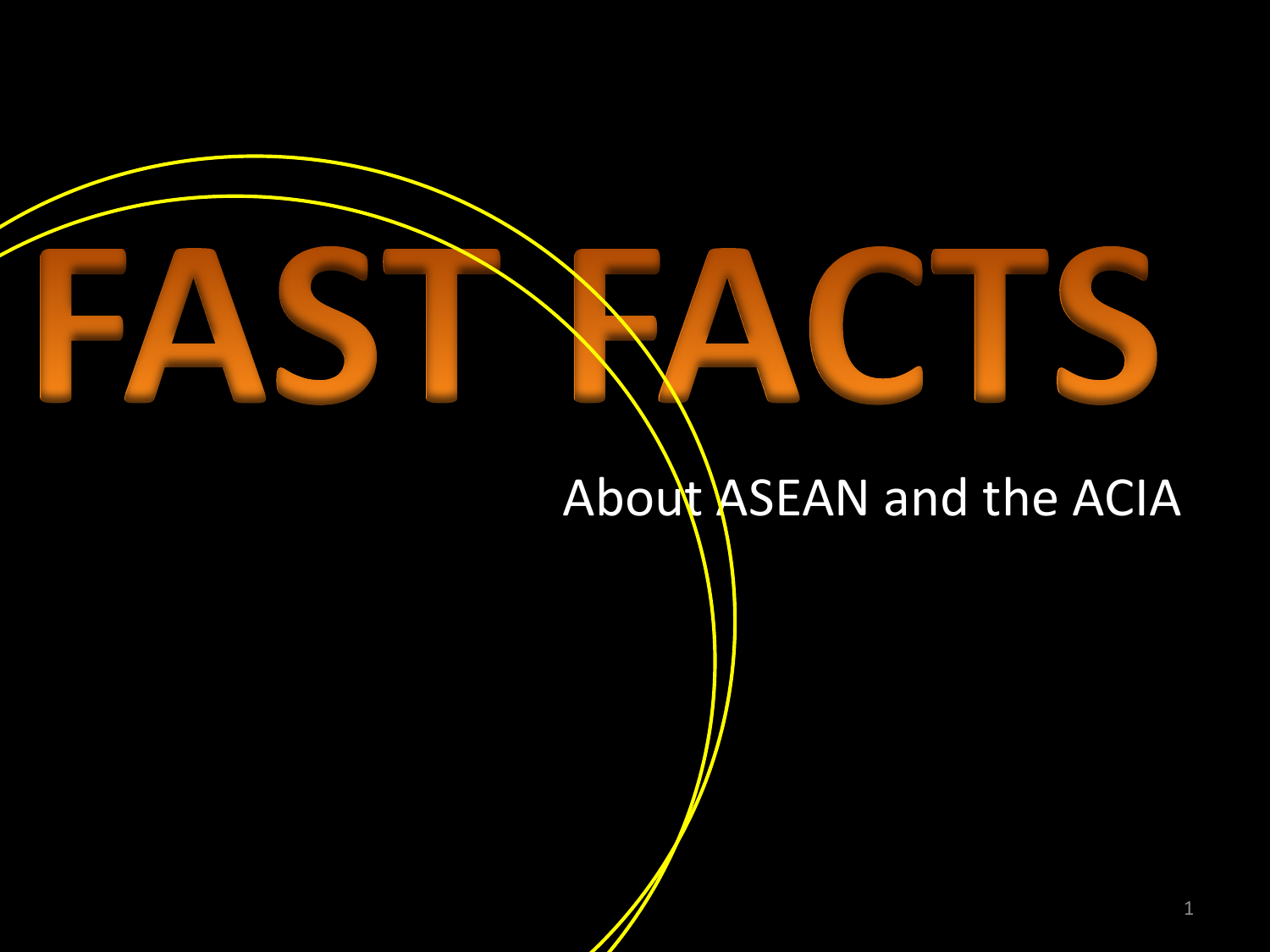

| <b>Robust Market</b>                 | 617 million people                                          |
|--------------------------------------|-------------------------------------------------------------|
| <b>Preferred Workforce</b>           | 70% labor force participation                               |
| <b>Sustained Economic Growth</b>     | \$2.3 trillion GDP, \$114 billion FDI, \$2.4 trillion trade |
| <b>Best Practices in Investments</b> | <b>ASEAN Comprehensive Investment Agreement</b>             |
| High Return on Investments           | 11% annual average rate of return of FDI                    |
| <b>Infrastructure Support</b>        | <b>Master Plan on ASEAN Connectivity</b>                    |
| <b>Integrated Supply Chain</b>       | Raw materials-labor-resources complementation               |
| <b>Good Life in ASEAN</b>            | ASEAN hospitality, culture, and lifestyle                   |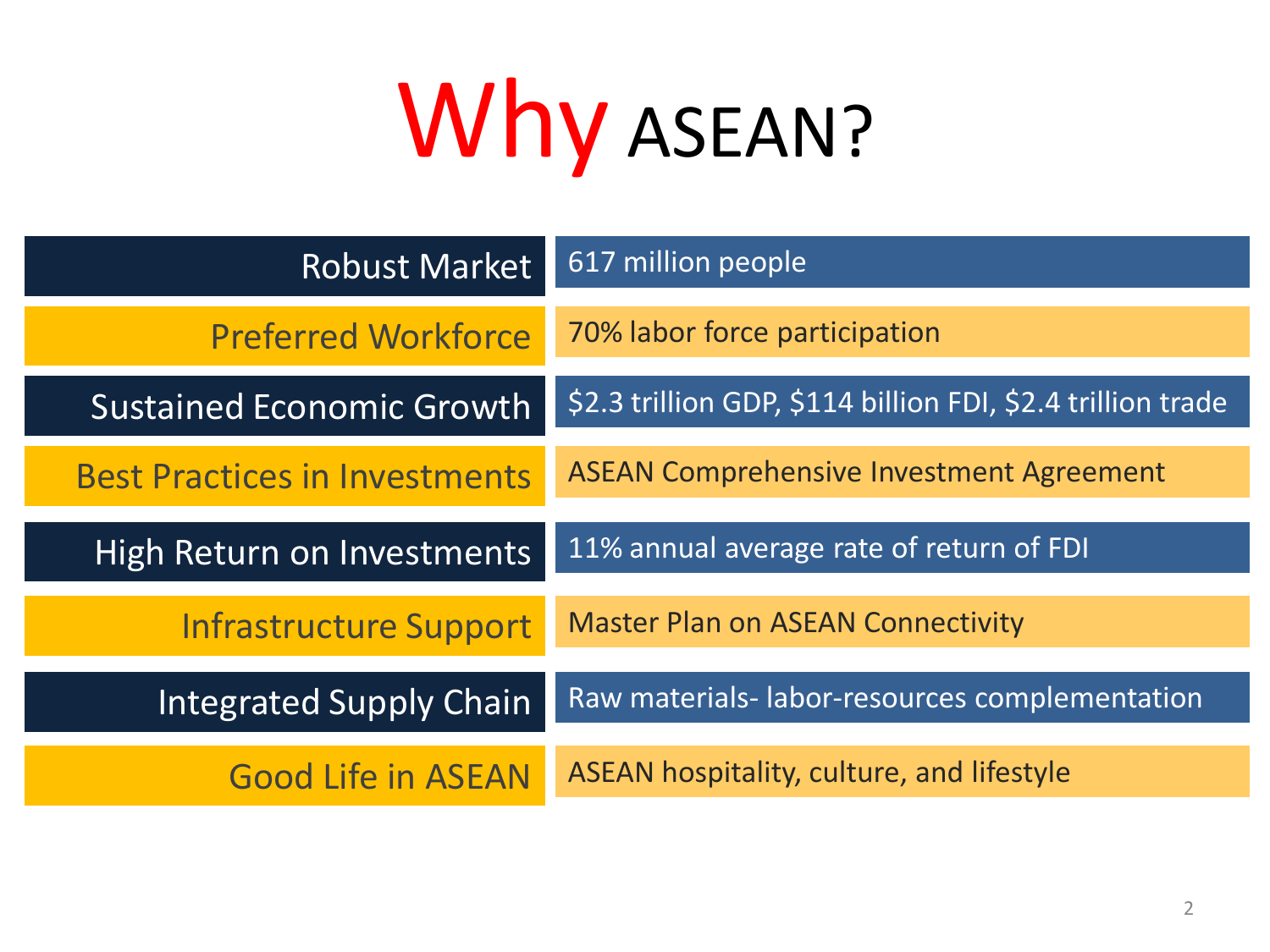### ASEAN Economic Community: 4 PILLARS

Single Production Market Base

Competitive Economic Environment

Equitable Economic Development

Integrated into the Global Economy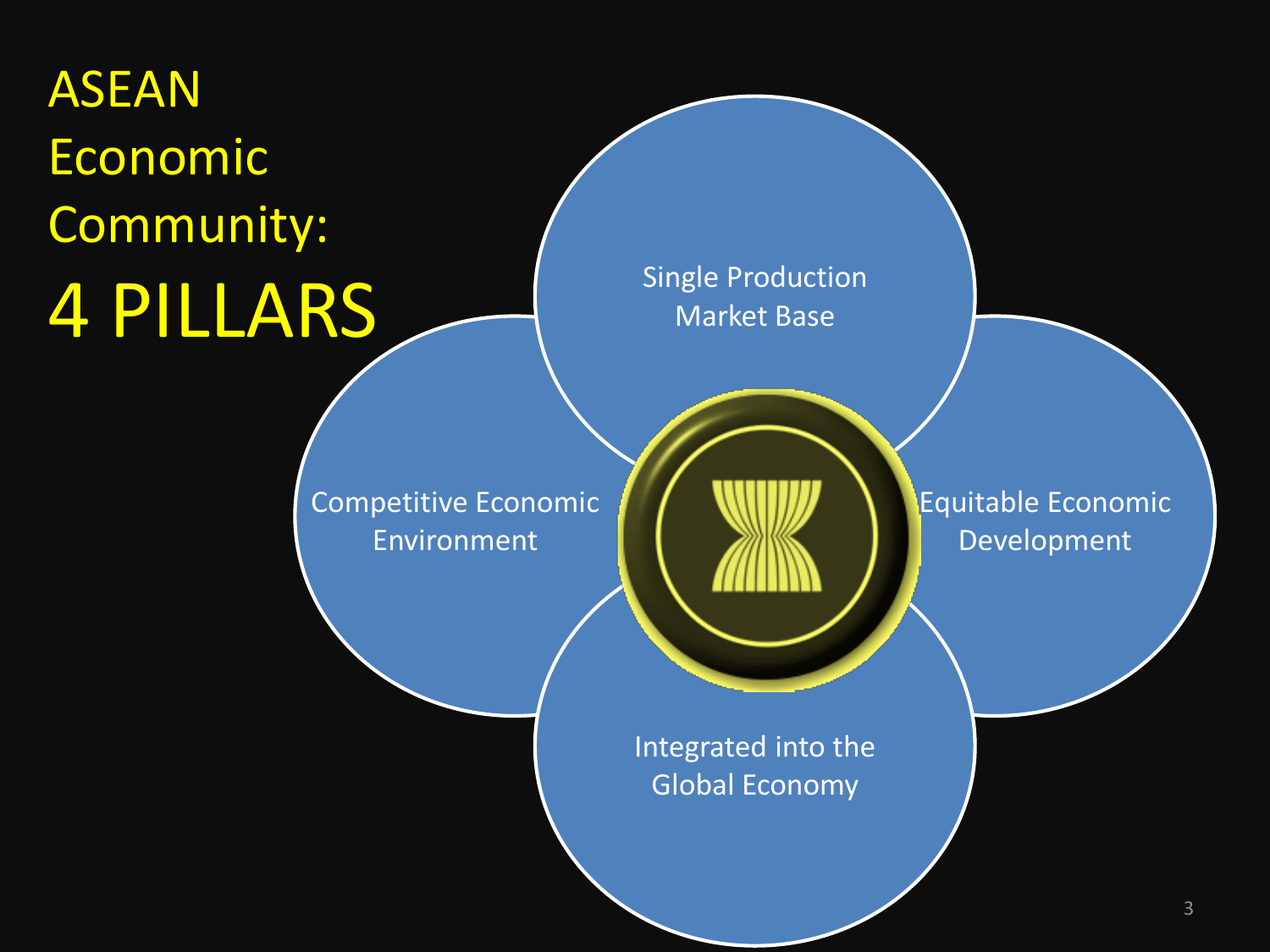#### The Road to AEC

#### **2003 1992 2007**

ASEAN mandated the creation of ASEAN Free Trade Area (AFTA)

ASEAN resolved to establish the ASEAN **Community** • politicalsecurity • economic

• socio-cultural

**ASEAN** accelerated the establishment of the AEC from 2020 to 2015; adopted the AEC **Blueprint** 

#### **2008-2013 2015**

ASEAN signed various agreements on: • trade in goods • investments • mutual recognition for

professionals • movement of natural

persons

ASEAN Economic Community to be established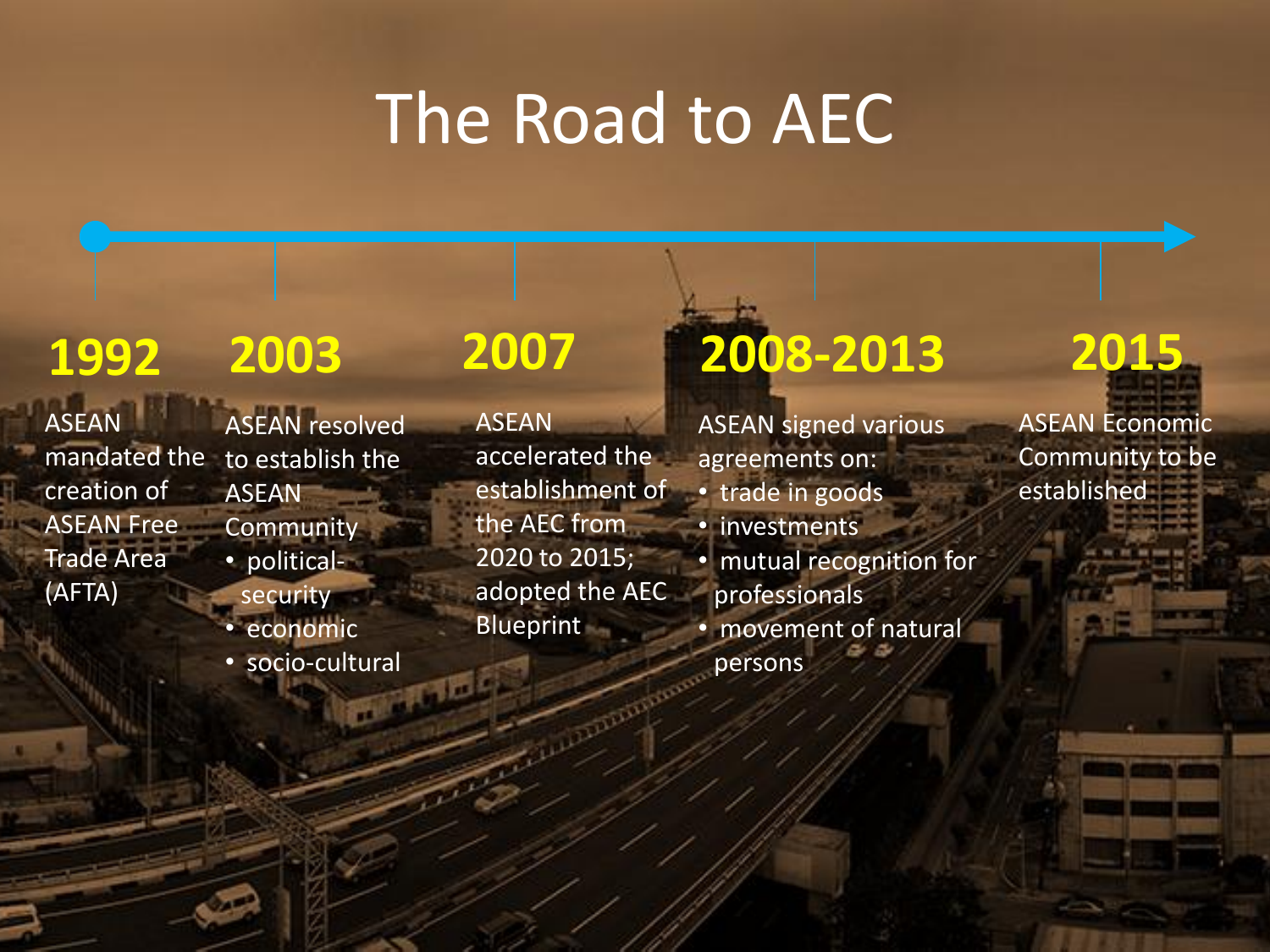## Single Market and Production Base

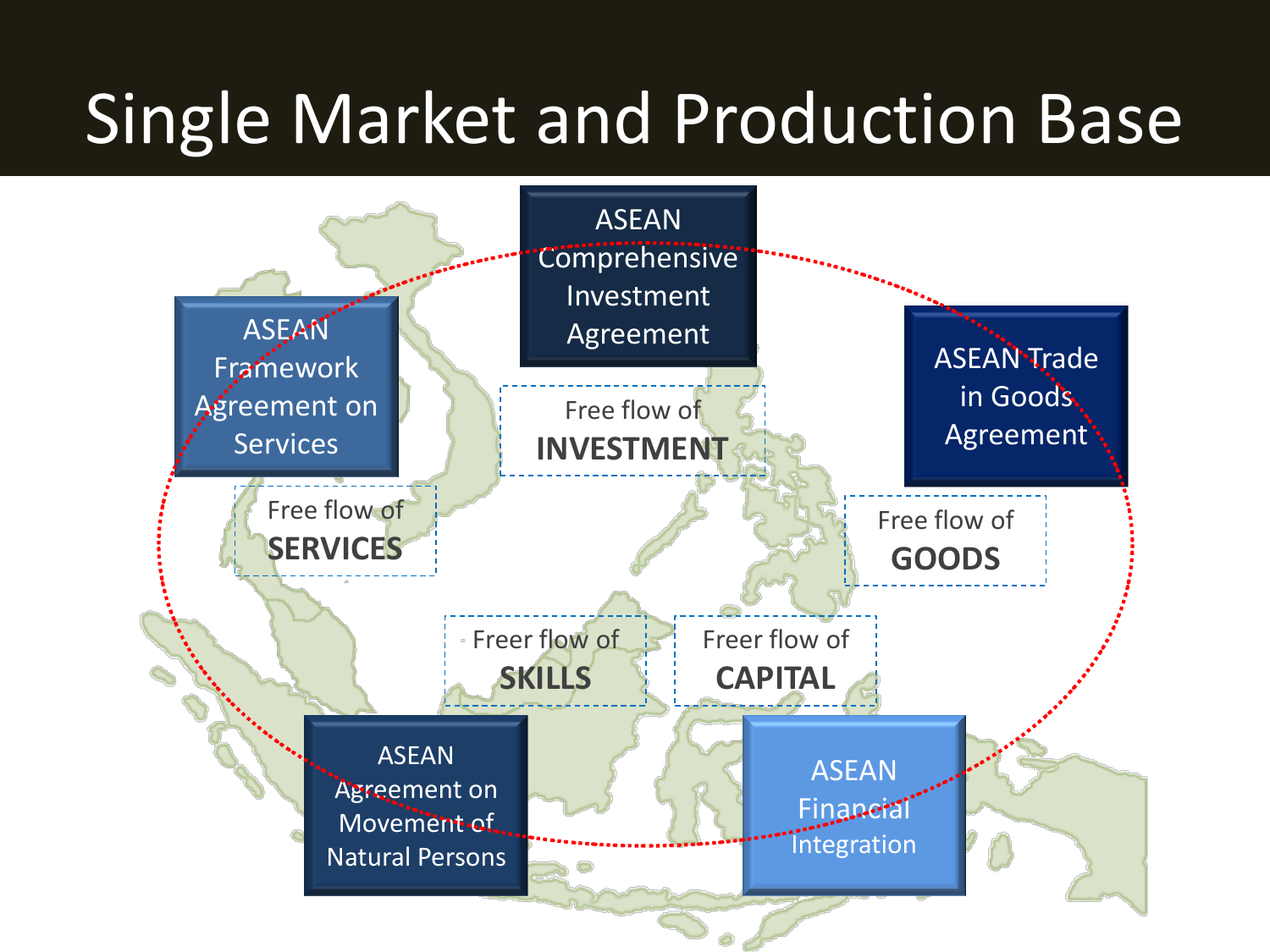# ACI<br>ACI

ASEAN Comprehensive Investment Agreement An Introduction

en de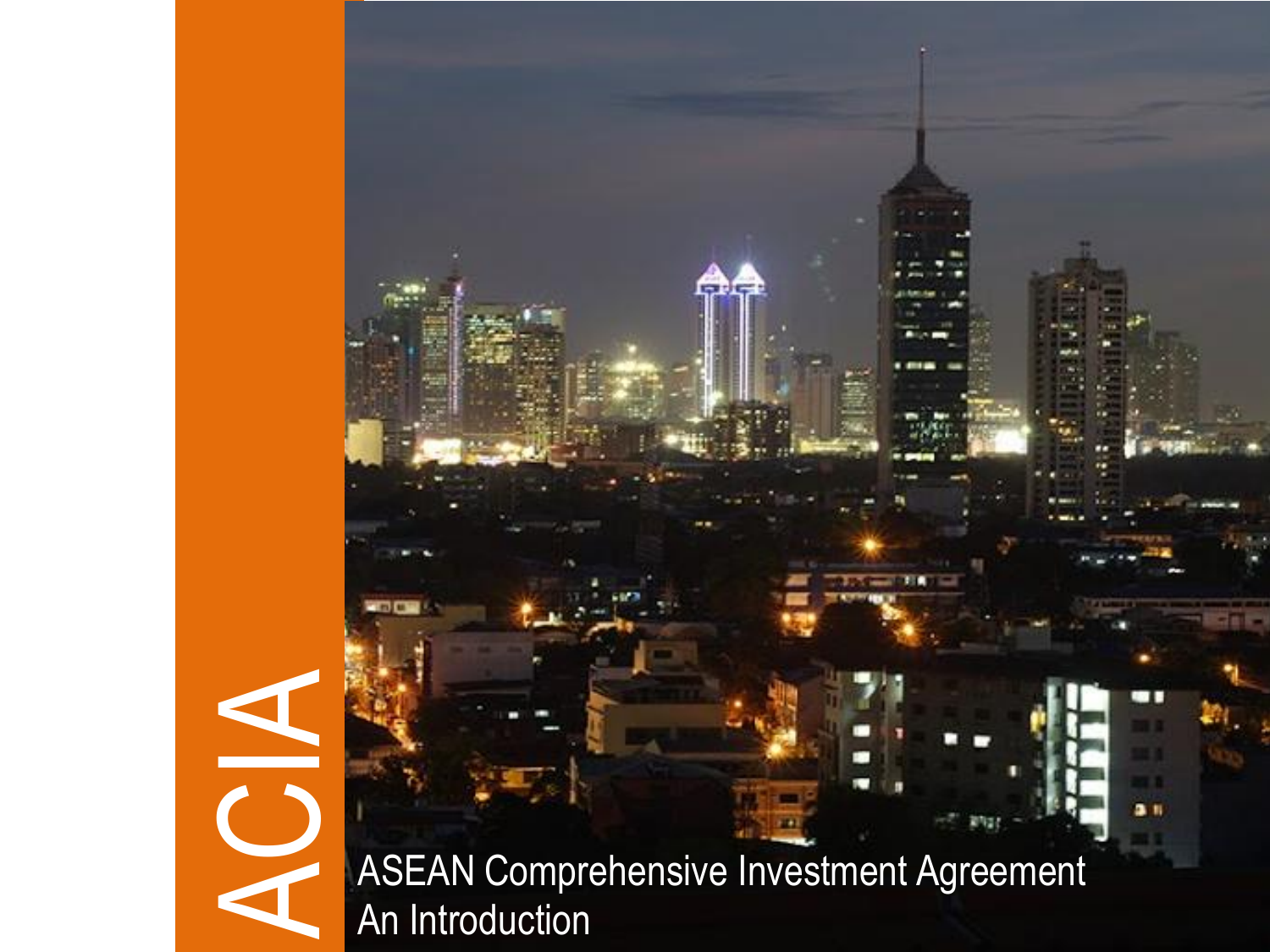# **ACIA:** What is it for investors?

Promotion, liberalisation, facilitation, and protection of investments

Embraces international best practices in investor protections

Welcomes ASEAN-based investors, including third country investors

Covers nvestments that existed on 29 March 2012 or after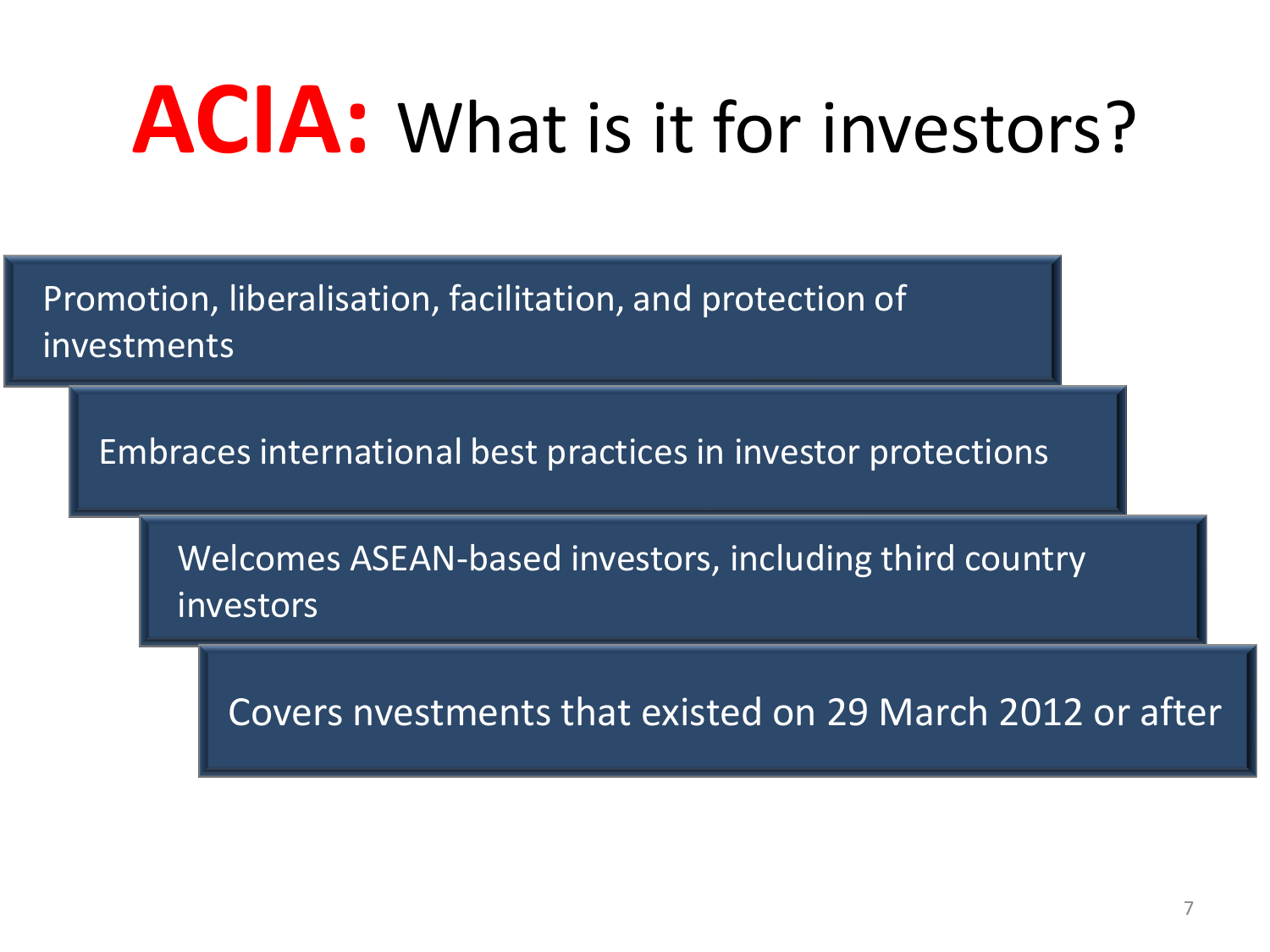

# investors **sectors liberalised**

Natural person of ASEAN Member State

Judicial person in ASEAN Member State



Third country national through judicial person in ASEAN Member State

**Agriculture Fishery Forestry Manufacturing** Mining & Quarrying